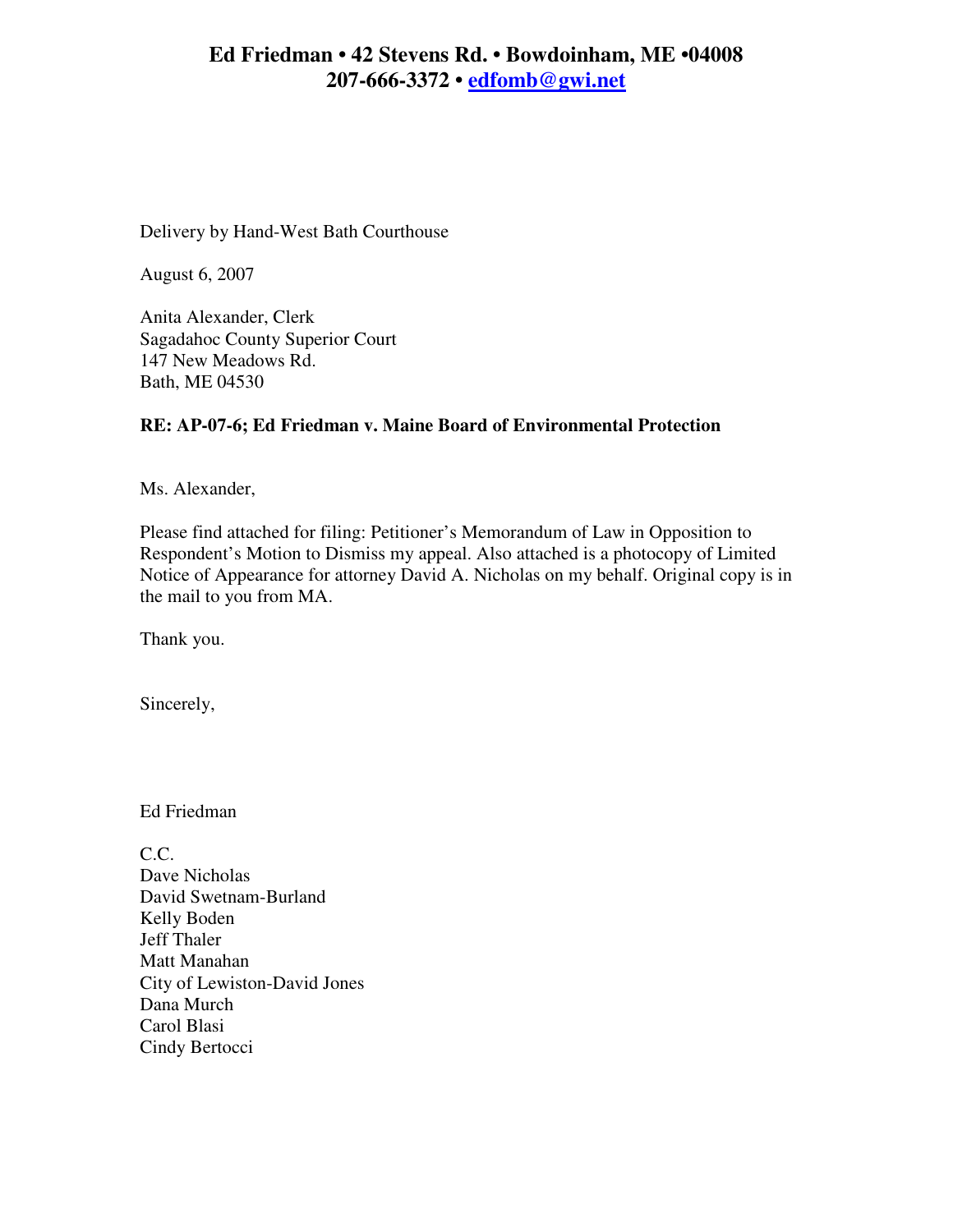| ED FRIEDMAN,                                |  |
|---------------------------------------------|--|
| Petitioner,                                 |  |
| V.                                          |  |
| MAINE BOARD OF ENVIRONMENTAL<br>PROTECTION, |  |
| Respondent.                                 |  |

### **PETITIONER ED FRIEDMAN'S MEMORANDUM OF LAW IN OPPOSITION TO RESPONDENT'S MOTION TO DISMISS**

 Petitioner Ed Friedman submits this memorandum of law in opposition to the Board of Environmental Protection's ("Board") motion to dismiss.

 In addition, Mr. Friedman objects to the filing of the dam owners' memorandum. The dam owners raise "two additional reasons the Court should dismiss this appeal." Dam owners' memorandum, p. 4. This was served on Mr. Friedman late in the day on Friday August 3, 2007 – Mr. Friedman's response to the Board's motion was due on Monday, August 6, 2007. Mr. Friedman respectfully requests that this Court strike the brief as it relates to the two additional arguments, res judicata and the power of the Board to modify water quality certifications. The Board did not raise these issues in its motion to dismiss. The dam owners essentially filed a motion to dismiss on three days' notice (two of which fall on a weekend). The dam owners could have filed their own motion to dismiss, but chose not to. Mr. Friedman objects to this "sandbagging" technique. Mr. Friedman cannot adequately respond to the dam owners' arguments in the time provided. At this point, the dam owners should make their arguments when merits briefing occurs.

#### I. THE COURT HAS JURISDICTION TO DECIDE THIS APPEAL.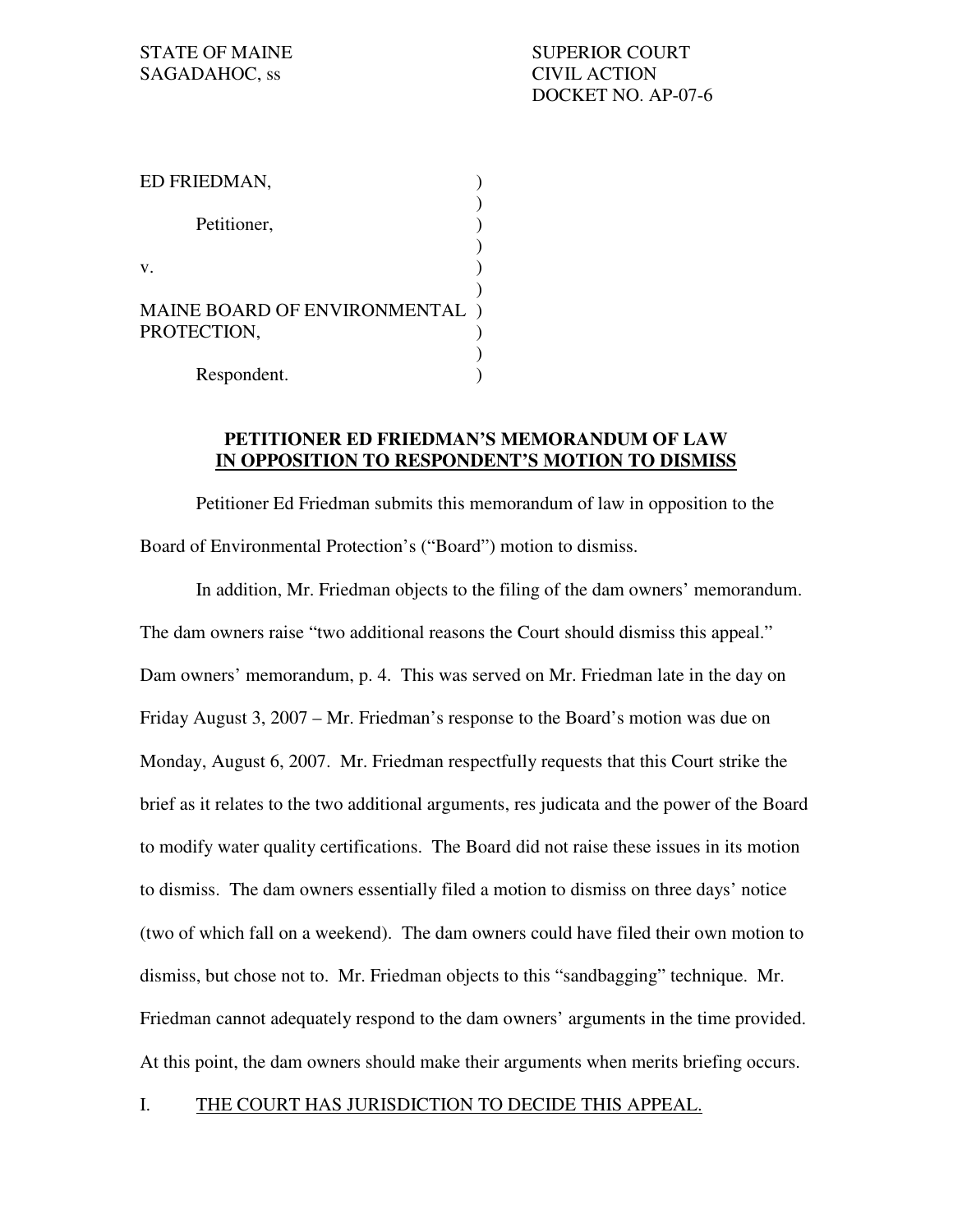### A. There Is A Statutory Right To Appeal.

 The Board suggests that there is no statutory authorization to file an appeal of a petition to modify a water quality certification. However, 38 MRSA §346(1) provides in relevant part:

…any person aggrieved by any order or decision of the board or commissioner may appeal to Superior Court. These appeals to the Superior Court shall be taken in accordance with Title, 5, Chapter 375, subchapter VII.

### B. Mr. Friedman Is Not Appealing An Exercise Of Enforcement Discretion.

 $\overline{a}$ 

 The linchpin to the Board of Environmental Protection's ("Board") argument is that an agency's decision whether to take enforcement action is not reviewable by a court. The Board cites many cases to support that proposition.<sup>1</sup> The Board also cites Watts v. Board of Environmental Protection, AP-06-19 (Me. Super. Ct. Kenn. Cty., Dec. 6, 2006) (Marden, J.), which dismissed a similar appeal to this one on that ground. Citing Herrle v. Town of Waterboro, 2001 ME 1, 763 A.2d 1159 (2001), Judge Marden in Watts analogized a petition to modify a water quality certification to a request to a zoning board of appeals to take enforcement action against an alleged zoning law violator. Watts, AP-06-19, slip op. at 2-4. Judge Marden held that a decision not to modify water quality certifications "was prosecutorial in nature and a legitimate exercise of the Board's enforcement discretion." Id. at p. 4.

 $1$  Heckler v. Chaney, 470 U.S. 821 (1985); Linda R.S. v. Richard D., 410 U.S. 614 (1973) (no standing to seek review of decision by district attorney not to enforce child support law); Smith v. Shook, 237 F.3d 1322  $(11<sup>th</sup> Cir. 2001)$  (no standing to appeal bar counsel's decision not to proceed with disciplinary action); Cotton v. Steele, 587 N.W.2d 693 (Neb. 1999) (same); Starr v. Mandanici, 152 F.3d 741 (8<sup>th</sup> Cir. 1998) (same); Doyle v. The Oklahoma Bar Association, 998 F.2d 1559 ( $10^{th}$  Cir. 1993) (same); New England Outdoor Center v. Commissioner of Inland Fisheries and Wildlife, 2000 ME 66, 748 A.2d 1009 (2000) (no review of IF&W decision not to enforce whitewater rafting law); State v. Pickering, 462 A.2d 1151, 1161 (Me. 1983) (general statements about prosecutorial discretion); Bar Harbor Banking and Trust Co. v. Alexander, 411 A.2d 74 (Me. 1980) (court cannot restrain Superintendent of Consumer Credit investigation); Great Hill and Gravel v. Board of Environmental Protection, 641 A.2d 184 (Me. 1994) (third party appeal of enforcement order).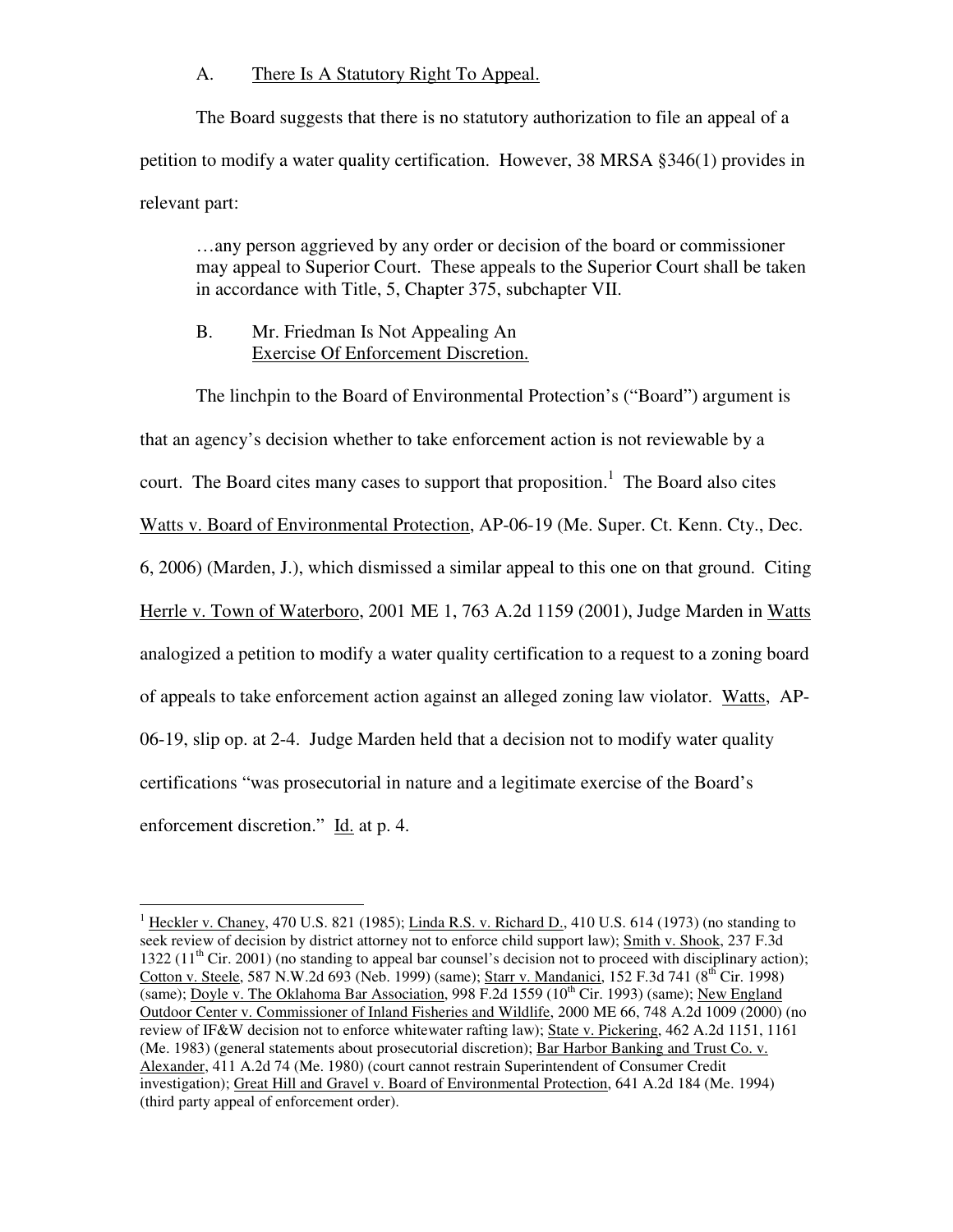However, Mr. Friedman's petition to the Board to modify the water quality certifications for multiple dams on the Androscoggin River was not a request to the Board to take enforcement action, and thus the Board's argument should not prevail. Mr. Friedman respectfully submits that Judge Marden's decision in Watts was in error.

 In his petition to the Board, Mr. Friedman did not ask the Board to revoke or suspend the water quality certifications – two options that by law can be the subject of a Board petition. He did not ask the Board to impose a fine on the dam owners for violating the certifications. Nor did Mr. Friedman ask the Board to take civil enforcement action against the dam owners for violating water quality standards, or to launch an investigation into whether the dam owners broke the law.

 Rather, Mr. Friedman petitioned the Board to change the terms of the water quality certifications. Water quality certifications are considered to be a license, Department of Environmental Protection ("DEP") Rules Ch. 2, § 1(J), so in other words Mr. Friedman asked that the terms of the various licenses be amended or modified to comply with the statutory standards. Such a petition is not seeking an enforcement action. See Connecticut Fund for the Environment v. Acme Elect-Plating, 822 F Supp. 57 (D. Conn. 1993) (appeal of a Clean Water Act discharge permit application is not an enforcement proceeding). In fact, it is the opposite of asking for enforcement, because Mr. Friedman's position is that the certifications are too lax and enforcing lax certifications would serve no purpose.

 That modification is not enforcement is reinforced by the fact that the dam owners themselves can seek modification of their certifications if they thought the terms of the certifications were too stringent. Clearly, such a petition is not an enforcement action either, and it unlikely either the Board or the dam owners will take the position that such a petition is unappealable.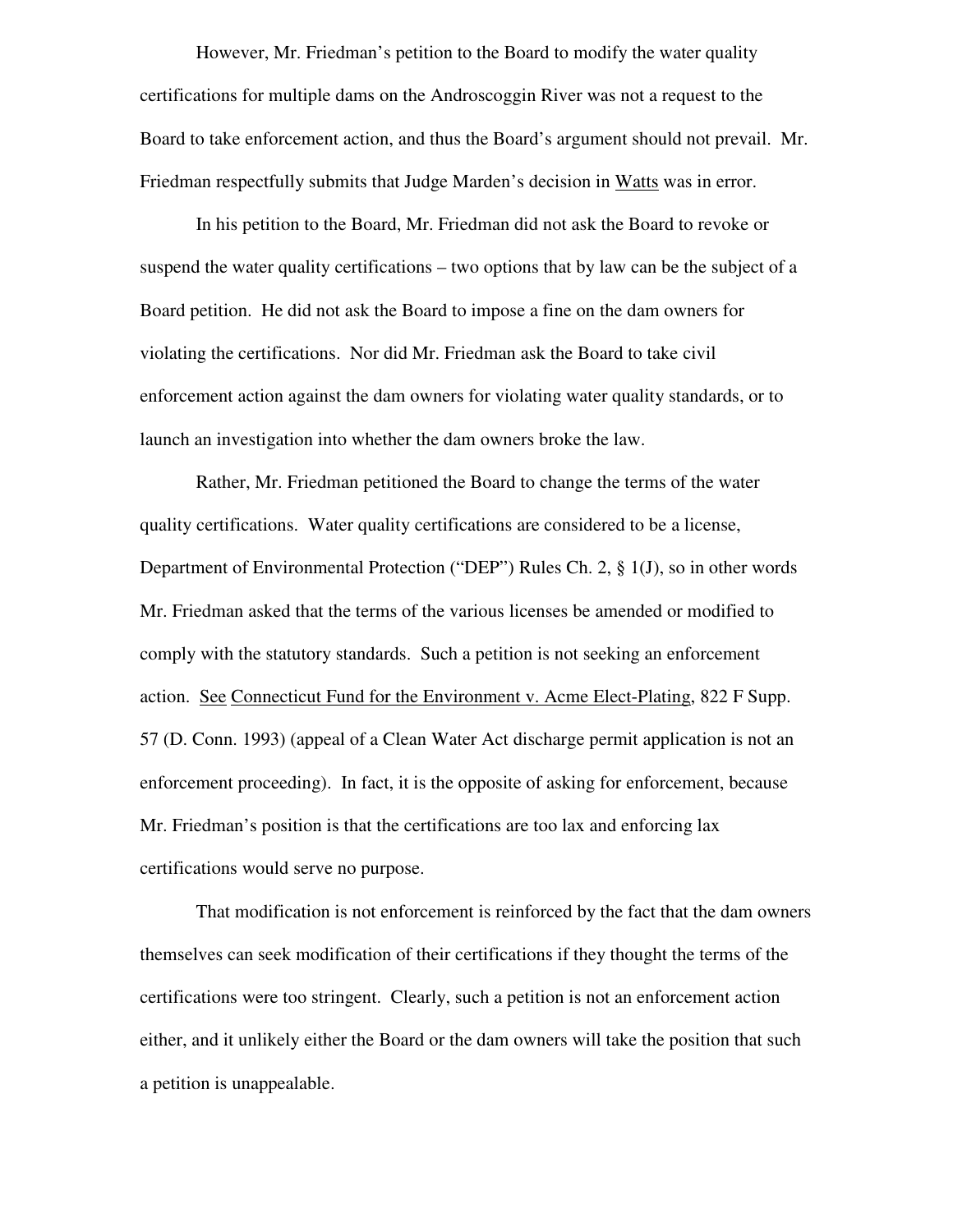With respect to the zoning enforcement analogy made in Watts, a more apt analogy would be denial of a zoning variance. Under 30 MRSA § 4343(4), a municipal zoning board of appeals "may grant" a variance. If a variance is denied, that decision can be appealed for abuse of discretion, errors of law, or findings not supported by the substantial evidence in the record.. E.g., Phaiah v. Fayette, 2005 ME 20, ¶8,, 866 A.2d 863, 866 (Me. 2005).<sup>2</sup>

## C. Even If The Board's Decision Was A Decision Not To Take Enforcement Action, This Court Would Still Have Jurisdiction.

 Even assuming that this appeal does involve review of an agency decision not to undertake an enforcement action, which Mr. Friedman strenuously argues is not the case, this Court would still have jurisdiction to decide this appeal. 38 MRSA §346(1) expressly provides that "any person aggrieved by any order or decision of the board or commissioner may appeal to Superior Court." An appeal would then be governed by the procedures set forth in the Maine Administrative Procedures Act.

 38 MRSA § 346(1) would have no purpose if it merely repeated what the Maine APA already provided – a right to appeal final agency action. Maine v. White, 2001 ME 65 ¶ 4 (2001) (statutes are to be interpreted as being free from unnecessary and superfluous language). By using the term "any" to modify "order or decision," 38 MRSA § 346(1) expanded the types of agency actions that could be appealed to include review of decisions by the Board not to take enforcement action.

D. Mr. Friedman Is An Aggrieved Party.

 $\overline{a}$ 

 $2<sup>2</sup>$  The separation of powers argument the Board makes is dependent on its argument that this is an appeal of a decision to not take enforcement action. Board memorandum at pp. 12-14. Since this is not such an appeal, the separation of powers argument is wholly unfounded.

The Board's reference to the appealability of rulemaking (Board memorandum at p. 11) hurts its argument. The statute governing appeals of rulemaking decisions expressly restricts appeals of decisions not to adopt a rule to those instances where a rule is required by law. There is no such restriction with respect to appeals of Board actions.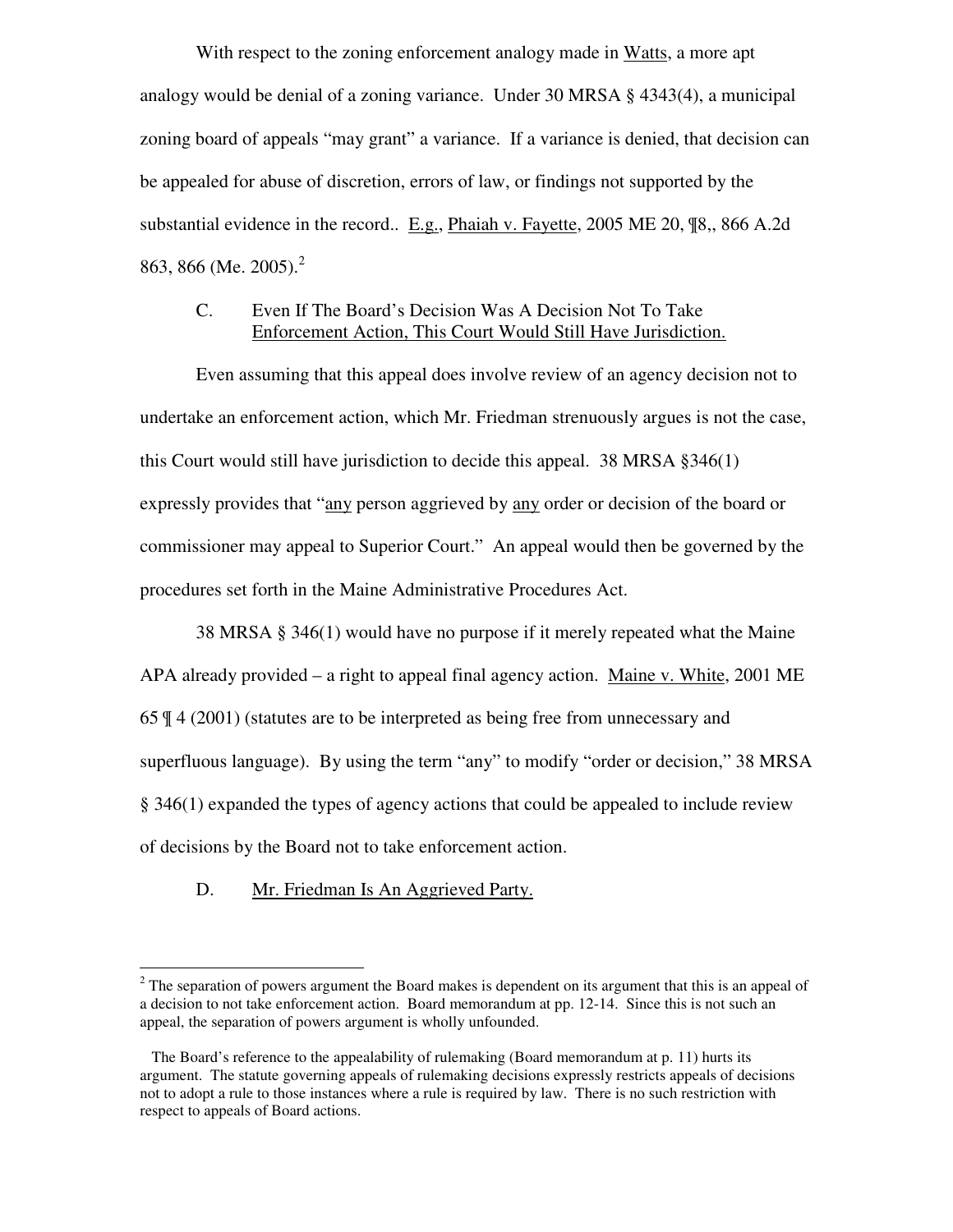The Board makes the following argument as to why Mr. Friedman is not an aggrieved party: (1) an aggrieved party is one who is aggrieved by final agency action; (2) "final agency action" is defined as a decision which "affects the legal rights, duties or privilege of specific persons…, " and (3) Mr. Friedman, and the approximately 60 other signers of the petition to the Board, including State legislators, have no legal rights, duties or privileges implicated by the Board's decision. According to the Board, in this case "none but the dam owners/certification holders themselves had any 'legal rights, duties or privileges.'" Board memorandum at p. 10.

 Under the Board's reasoning, only a permit holder can appeal a decision about its permit. Citizens who oppose a permit have no ability to appeal because they have no legal rights. This of, course is not the case. Members of the public appeal permit decisions all the time. E.g., United States Public Interest Research Group v. Board of Environmental Protection, 2004 Me. Super. LEXIS 189 (Kenn. Cty. 2004) (environmental groups' appeal of salmon farm industry wastewater discharge permit); Natural Resources Council of Maine v. Maine Land Use Commission, 2001 Me. Super. LEXIS 148 (Kennebec Cty. 2001) (environmental groups' appeal of approval to build boat launch in the Allagash Wilderness Waterway); Maine People Organized to Win Environmental Rights v. Department of Environmental Protection, 1991 Maine Super. LEXIS 10 (Kennebec Cty. 1991) (environmental groups' appeal of approval to expand landfill).

The fact is, Mr. Friedman has a right – both by statute and by Board rules – to petition for modification of a water quality certification. Moreover, Mr. Friedman has a right to be free from the economic and aesthetic harm caused by the dam owners operating under their current water quality certifications. Cf. Fitzgerald v. Baxter State Park Authority, 385 A.2d 189, 197 (Me. 1978) (harm to aesthetic interests "establishes a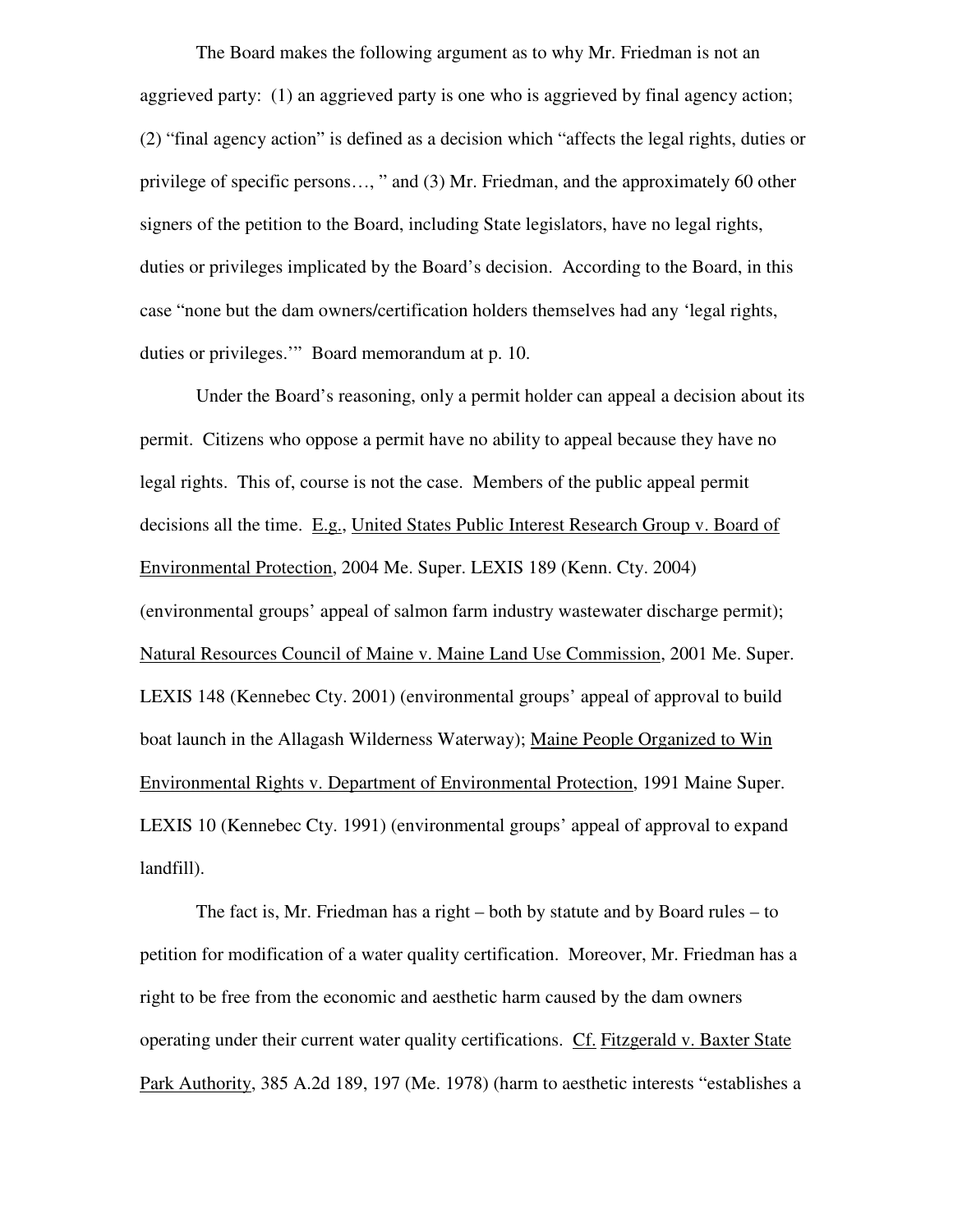direct and personal injury suffered by the plaintiffs"). The Board is arguing for a radically new, unwarranted restriction on the ability of citizens to appeal final agency action.<sup>3</sup>

#### III. MR. FRIEDMAN HAS STANDING TO BRING THIS APPEAL.

 The Board argues that Mr. Friedman does not have standing because the Board never determined he was an aggrieved party. Board memorandum at p. 14. This argument is alarming, as it urges a sea change in access to the courthouse to challenge agency action. Agencies could insulate themselves from appeal simply by avoiding a determination that a party is "aggrieved" or otherwise has standing. The Board cites no case to support such an absurd result, and it should be rejected.

 The Board also argues that in any event, Mr. Friedman cannot demonstrate standing because only the target of an enforcement action can have standing to appeal an enforcement decision; a non-enforcement decision cannot be appealed. However, as set forth above, this case is not an appeal of an exercise of enforcement discretion. Again, members of the public are regularly found to have standing to appeal permitting decisions. E.g., Conservation Law Foundation v. Lincolnville, 2001 Me. Super. LEXIS 26, at \*\*24-25 (Waldo Cty. 2001) (environmental group had standing to appeal subdivision approval where group's member regularly passes by the property which has unique features "'critical' to her spiritual and emotional fulfillment"). This case is not different.

l

 $3$  The Board also suggests that the Board's decision not to modify the water quality certifications is not "final" because "it did not preclude some action in the future if the law or conditions change." Board memorandum at p. 10. Judge Marden made a similar ruling in Watts.. However, this argument, and Judge Marden's ruling, was premised on the determination that Mr. Friedman's appeal is akin to an appeal of prosecutorial discretion, which is not the case. See Lingley v. Maine Workers' Compensation Board, 2003 ME 32, ¶ 7, 819 A.2d 327 (Me. 2003) ("When an applicant applies to an agency for a permit or other approval, and the agency refused to grant the permit or approval, that refusal is an action.").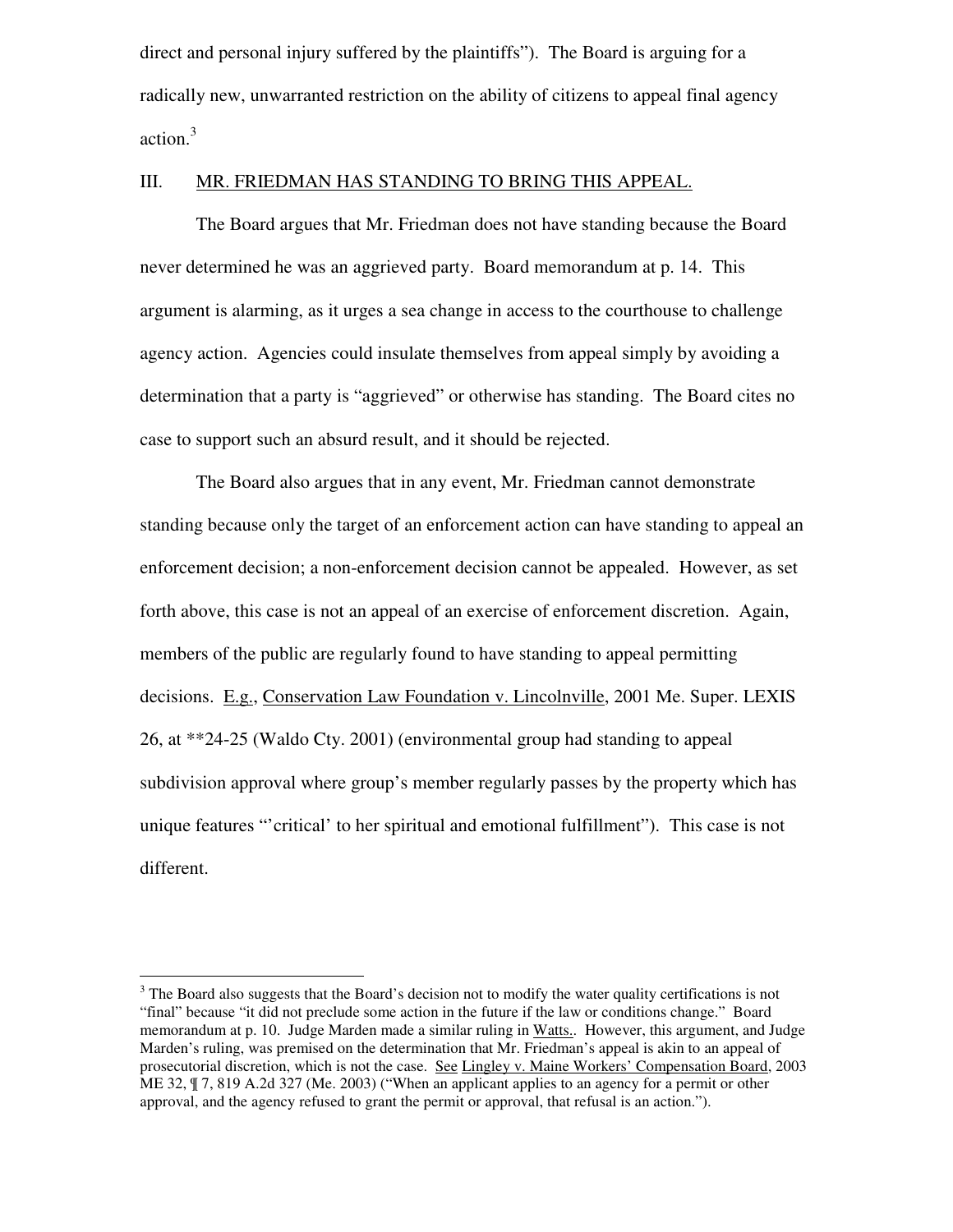Even if this case is considered an appeal of enforcement discretion, Maine law expressly allows appeals of such decisions, and thus Mr. Friedman would be precisely the type of person to have standing to file such an appeal since he is adversely affected, aesthetically and economically, by the Board's decision to allow the dams to continue ruining the Androscoggin.

### IV. THE WATER QUALITY CERTIFICATIONS CAN BE MODIFIED.

 The dam owners claim that the water quality certifications can no longer be modified, thus this appeal should be dismissed. As noted above, the dam owners essentially filed a motion to dismiss on three days' notice (one business days' notice) and Mr. Friedman requests that the dam owners' argument be struck. In the event the arguments are not struck, Mr. Friedman submits the following argument as to why the dam owners are wrong. He is able to do this on such short notice only because a similar argument was addressed in proceedings relating to modification of water quality certifications on the Kennebec River and Mr. Friedman can adapt a filing made in the proceeding. Mr. Friedman reiterates that he believes the  $11<sup>th</sup>$  hour filing of the dam owners' is unfair.

 The dam owners argue that once the Federal Energy Regulatory Commission ("FERC") issues a license for a dam, a water quality certification cannot be modified. However, federal regulations on water quality certifications allow modification. 40 C.F.R. § 121.2(b) provides:

The certifying agency may modify the certification in such manner as may be agreed upon by the certifying agency, the licensing or permitting agency, and the Regional Administrator.

Here, the certifying agency is the Board, the licensing agency is FERC, and the Regional Administrator is the EPA Region I (New England) administrator. 40 C.F.R. § 121.1(e), (b), and (d) (definition of terms). Thus, once this Board decides to modify the water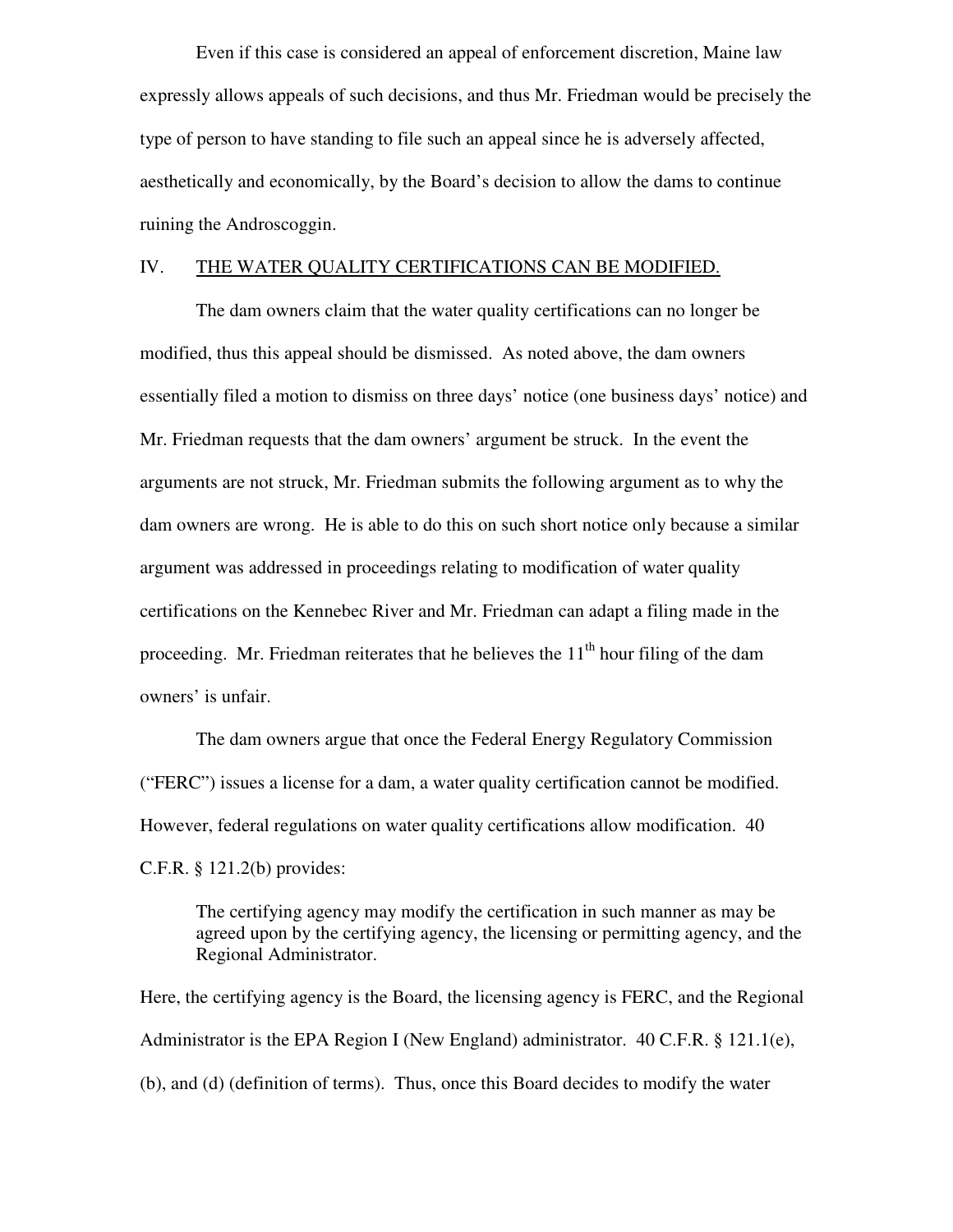quality certification, it can work with FERC and EPA to get the modification implemented.

 Of course, even apart from this regulation, there is nothing to prevent the Board from submitting the modified certifications to FERC and asking that FERC enter into negotiations to amend the licenses.

Moreover, State law is clear that modification of water quality certifications is allowed. The plain meaning of 38 MRSA 341-D(3) and Ch. 2, § 27 is that certifications can be modified. Merrill v. Sugarloaf Mountain Corp., 2000 Me 16, p. 11, 745 A.2d 378, 384 (2000) ("The most fundamental rule of statutory construction is the plain meaning rule. When statutory language is plain and unambiguous, there is no need to resort to any other rules of statutory construction**.**"); Christensen v. Harris County, 529 U.S. 576, 588 (2000) (same for construction of a regulation); see Kittery Retail Ventures, LLC v. Town of Kittery, 2004 ME 65, p. 10 (2004) (first look to plain meaning of law to determine legislative intent).

Moreover, State law is clear that modification of water quality certifications is allowed. The plain meaning of 38 MRSA 341-D(3) and Ch. 2, § 27 is that certifications can be modified. Merrill v. Sugarloaf Mountain Corp., 2000 Me 16, p. 11, 745 A.2d 378, 384 (2000) ("The most fundamental rule of statutory construction is the plain meaning rule. When statutory language is plain and unambiguous, there is no need to resort to any other rules of statutory construction**.**"); Christensen v. Harris County, 529 U.S. 576, 588 (2000) (same for construction of a regulation); see Kittery Retail Ventures, LLC v. Town of Kittery, 2004 ME 65, p. 10 (2004) (first look to plain meaning of law to determine legislative intent).

Consistent with the plain meaning of the modification statute and rule, DEP in its response to comments on another hydroelectric project, Gulf Island-Deer Rips Hydro,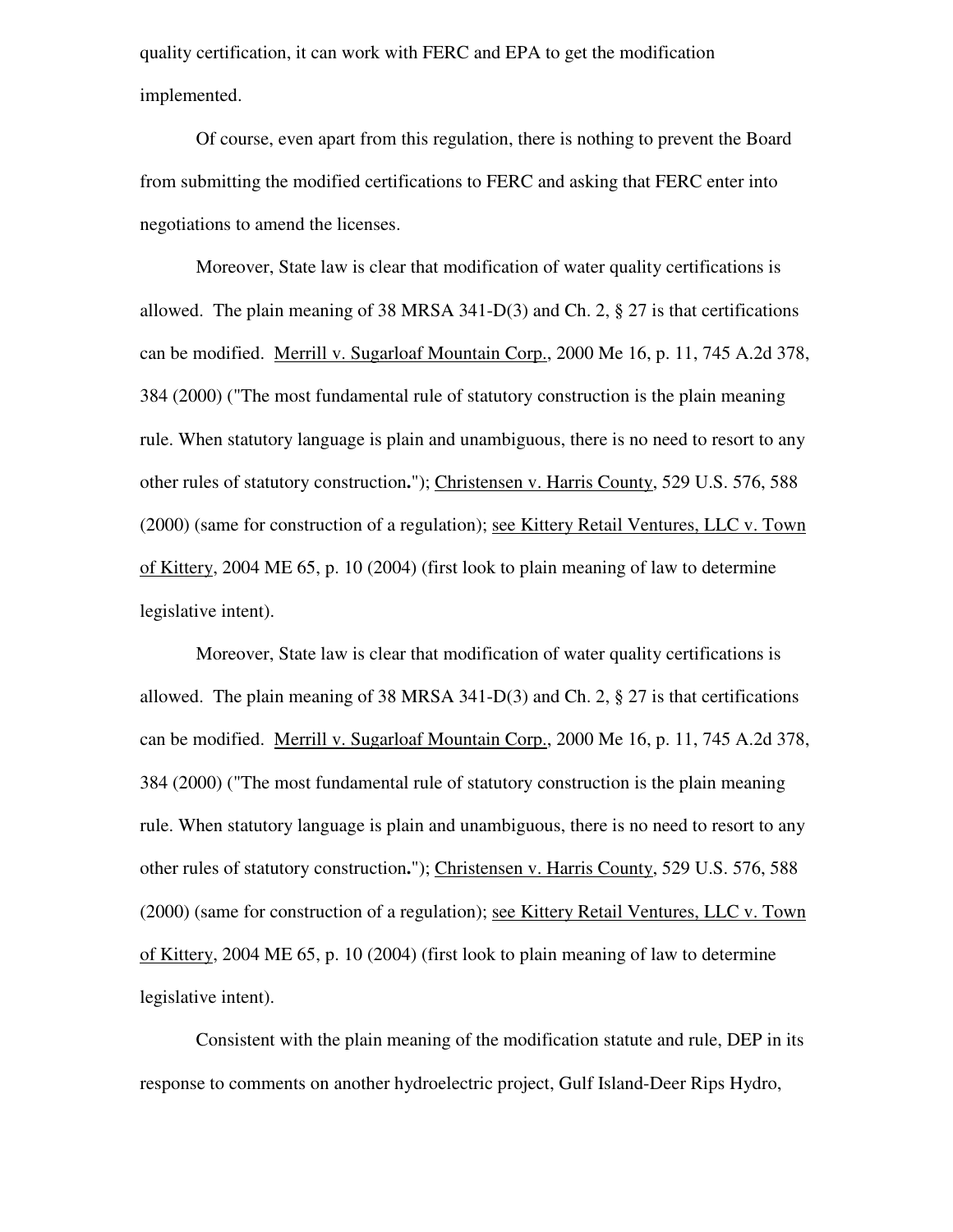stated that the Board always has the authority under 38 M.R.S.A. § 341-D(3) to modify a water quality certification. FPL Energy Maine Hydro LLC Water Quality Certification of Gulf Island-Deer Rips Hydro Project, #L-17100-33-O-N, § 11.n. Similarly, a water quality certification need not contain specific "reopener" language to be modified, as the Gulf Island-Deer Rips water quality certification makes clear. Id. (DEP specifically rejected the idea that a reopener clause is required to modify water quality certifications). To Petitioners' knowledge, the Attorney General's office has not stated that the DEP in the Gulf Island matter was wrong, and has not gone on record to state that the Board has no power to modify the water quality certifications. Were the DEP to now change its position and claim that modification is not allowed, the Board should not give DEP's position deference because the agency would be flip-flopping. Cf., e.g., Mt. Graham Red Squirrel v. Madigan, 954 F.2d 1441, 1457 (9th Cir. 1992) (no deference to agency's "expertise" when agency has fluctuated in position).

 Any other result would gut the statutory and regulatory provisions regarding modification. 38 MRSA 341-D (3) and DEP Rules at Ch. 2, § 1.J. define "license" to include any "certification issued by the Department." There are no exceptions. To rule that water quality certifications cannot be modified would impermissibly read "certification" out of  $\S 341-D(3)$  and Ch. 2,  $\S 1$ . J and render that term superfluous in the statute and regulation. State of Maine v. White, 2001 ME 65, ¶ 4 (2001) (statutes are to be interpreted as being free from unnecessary and superfluous language).

The dam owners' argument that a water quality certification can never be changed (with or without a water quality certification reopener) during the life of a FERC permit is an argument that leads to an absurd result. Saucier v. Portland, 1980 Me. Super. Leixs 1, \*7 (Cumberland Co. 1980) ("There is a well accepted principle of interpretation that statutes, and here governmental guidelines, will not be given an interpretation which will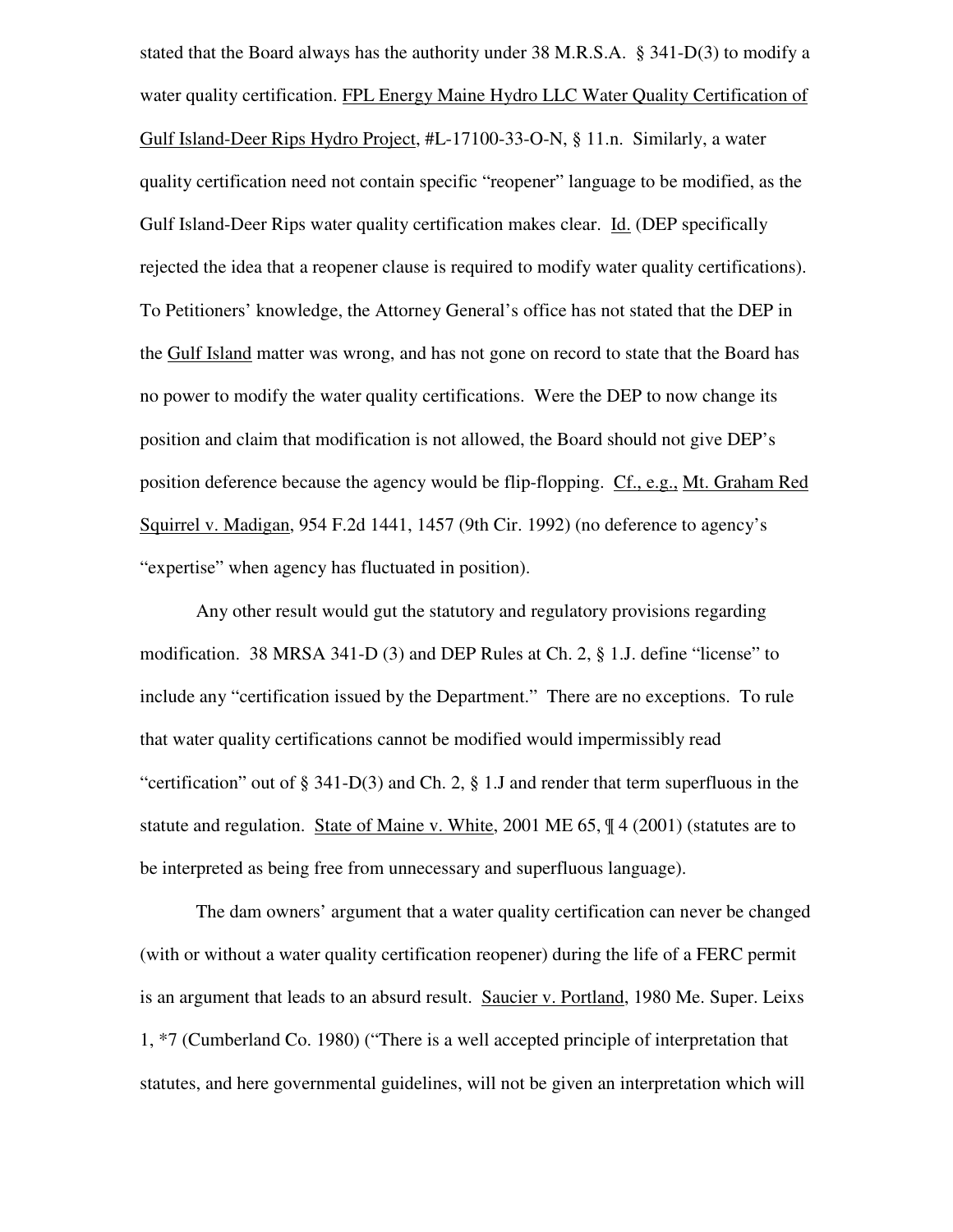produce an absurd result."). The term of a FERC license is 30-50 years. According to

the dam owners, even if it turns out their operations kill every living thing in the river,

nothing can be done about it until the license is renewed in 30-50 years.

The absurdity of such a situation was recognized by the Maine Supreme Judicial Court in the S.D. Warren case. In S.D. Warren, the company argued that the Board had no power to include a "reopener" clause in a 401 certification. The court, in rejecting that argument, articulated a rationale equally applicable here:

The BEP is expressly granted the authority to issue section  $401(a)(1)$ , 33 U.S.C.A.  $§ 1341(a)(1)$ , certifications pursuant to 38 M.R.S.A. § 464(4)(F)(1-A). Considering the purpose of Maine's water quality standards, stated at 38 M.R.S.A. § 464(1), the authority to include "reopeners" is "essential to the full exercise of powers specifically granted" to the BEP. See Hallissey, 2000 ME 143, P11, 755 A.2d at 1072. *This authority is essential because if the conditions are not as effective as planned, the water quality standards will not be met and the BEP's goal to "restore and maintain the chemical, physical and biological integrity of the State's waters . . ." will not be achieved during the forty-year term of the FERC license.* The Board's interpretation of 38 M.R.S.A. § 464 as implicitly authorizing the inclusion of "reopeners" is reasonable and the statute does not plainly compel a contrary result.

S.D. Warren v. Board of Environmental Protection, 2005 ME 27, ¶ 28 (2005) (footnotes omitted) (emphasis added). $4$  In this case, the biological integrity of the Androscoggin will not be met if the Board cannot exercise its statutory powers to modify a water quality certification.<sup>5</sup>

 Further, contrary to the dam owners' suggestion, water quality certifications *do* impose ongoing independent obligations. DEP and the Board have the power to enforce their own water quality certifications, even if they cannot enforce the terms of FERC licenses. The Board and the Attorney General's Office have never claimed otherwise. In

 4 This part of the S.D. Warren case was not the subject of the appeal heard by the U.S. Supreme Court.

 $<sup>5</sup>$  To be consistent with the position it took in  $S.D.$  Warren, the Attorney General's office cannot argue</sup> otherwise in this case.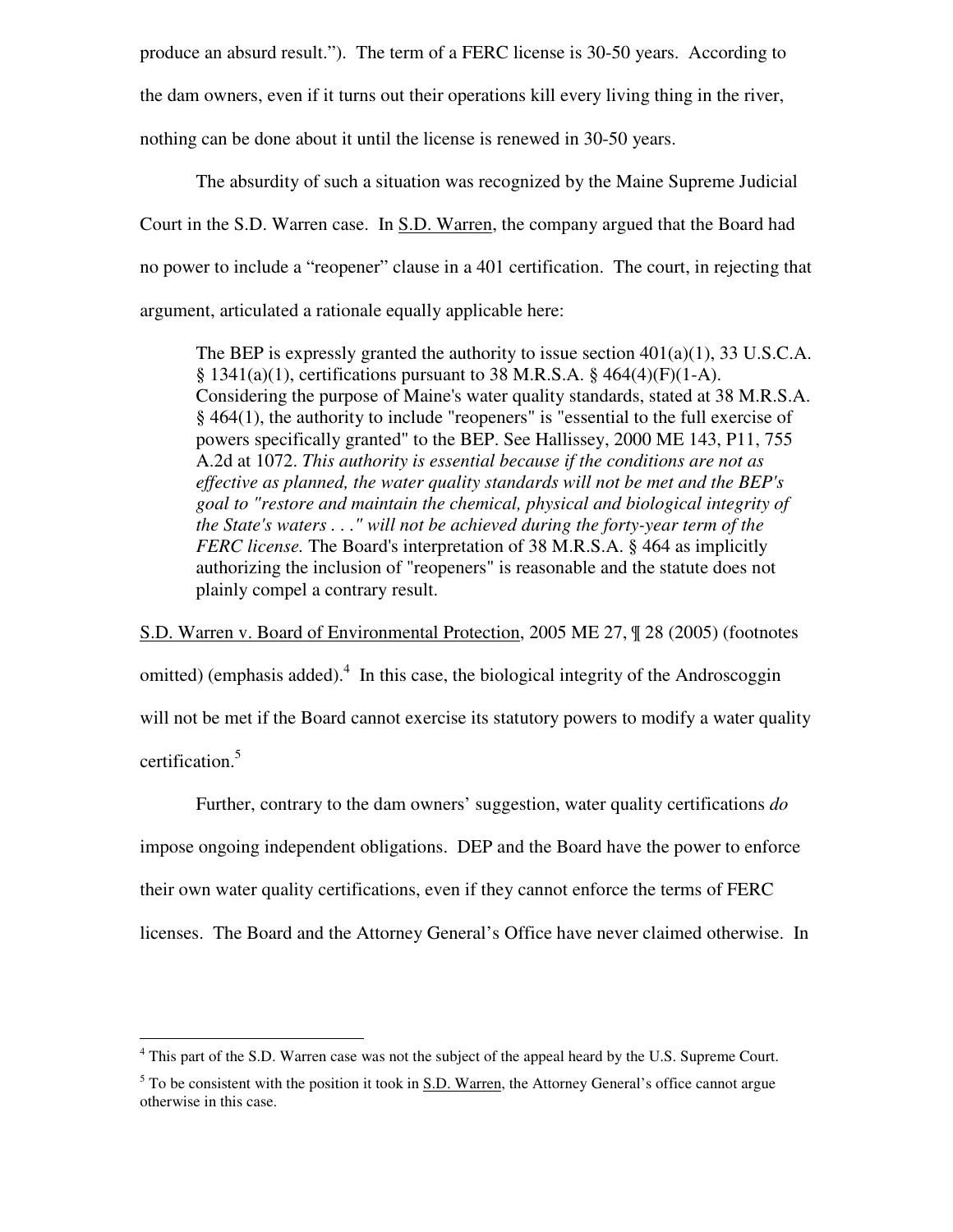addition, the terms of a water quality certification are enforceable by private parties or a state in federal court under the "citizen suit" provision of the federal Clean Water Act.<sup>6</sup>

### V. RES JUDICATA DOES NOT BAR THIS SUIT.

 In the extremely brief time available, Mr. Friedman simply does not have time to respond to the dam owners' argument that res judicata bars this suit. Suffice to say:

a. Justice Marden, in Watts, stated that the petitioner was free to re-petition;

 b. the Board petition at issue here is the first stand-alone petition dedicated to Androscoggin dams, other that submitted only by Mr. Watts (an earlier petition was inclusive of both Kennebec River dams and Androscoggin dams and was different in scope);

 c. the petition at issue here introduced substantial new evidence (listed in Mr. Friedman's appeal) that could not have been discussed or litigated in the earlier petition regarding the Androscoggin dams;

 d. that Mr. Friedman happens to be Chair of a large and vibrant organization in now way should bar him or any other of the 60 or so individual petitioners from taking further individual actions that a non-profit organization may choose not to pursue; and

 e. it is ironic that the dam owners complain about a mutual relationship and privity between Mr. Friedman, Mr. Watts and FOMB when the same can be said about the multiple dam owner themselves, and their cooperation with the Departments of Environmental Protection, Marine Resources, and Inland Fisheries and Wildlife, and the Maine Atlantic Salmon Commission.

 $\overline{a}$ 

<sup>&</sup>lt;sup>6</sup> Section 505(a)(1)(A), 33 U.S.C. § 1365(a)(1)(A), of the CWA provides that private parties and states may commence a civil action against any person "who is alleged to be in violation of an effluent standard or limitation under this chapter…" The definition of "effluent standard or limitation" includes "certification under section 1341 [401] of this title." 33 U.S.C. § 1365(f)(5). Thus, a citizen suit can be brought against any person who is alleged to be in violation of a 401 certification. North Carolina Shellfish Growers Association v. Holly Ridge Associates, 200 F. Supp. 2d 551, 558 (E.D. N.C. 2001).